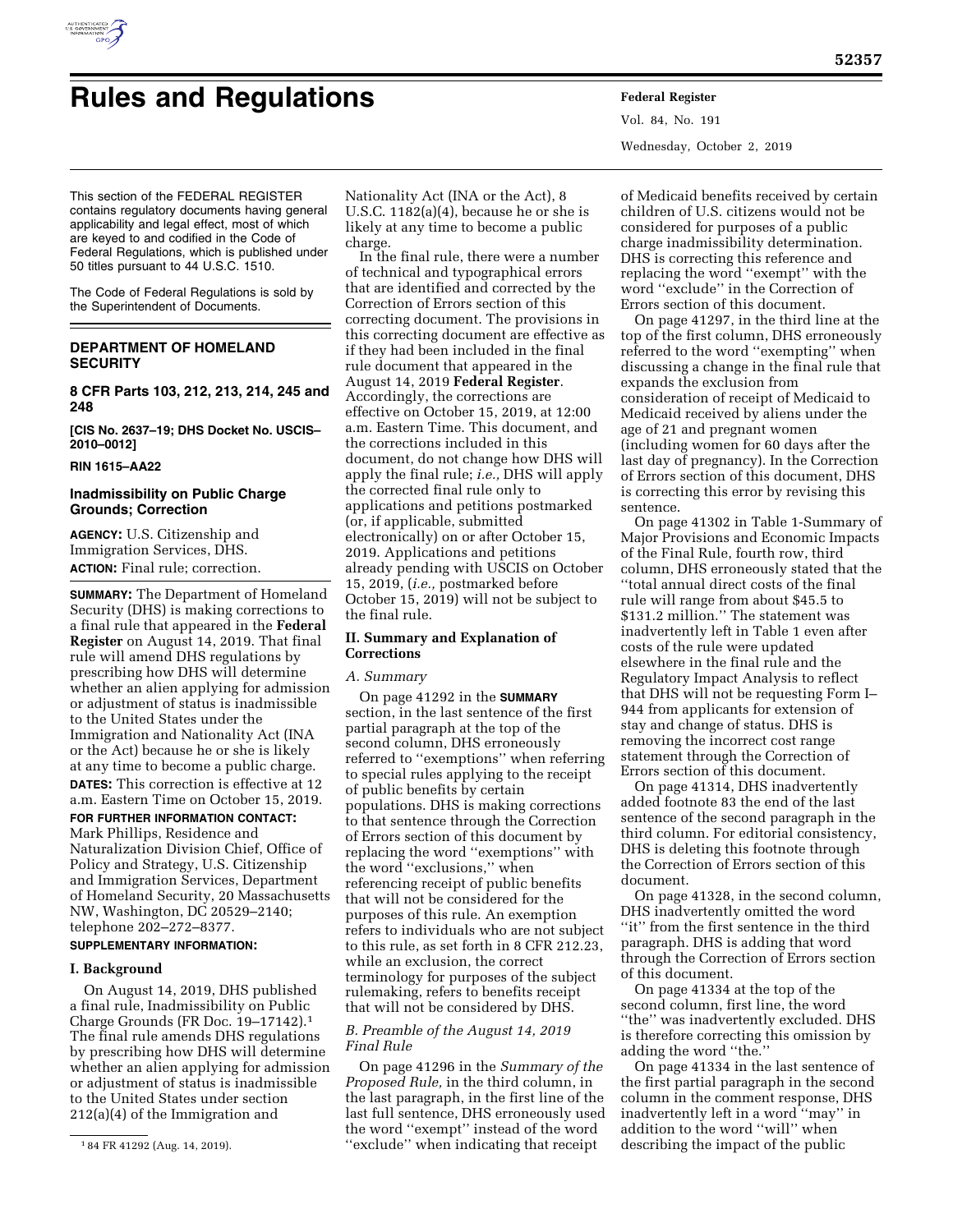charge rule on certain dependents who are certified to receive or are receiving public benefits under the authorization of another person. This word is superfluous and makes the sentence grammatically incorrect. DHS is correcting this error by deleting the word ''may.''

On page 41336 in the first column, in the third sentence, DHS inadvertently omitted words ''time the'' after ''valid T nonimmigrant status at the,'' making the sentence incomplete. DHS is therefore correcting this omission by adding the words ''time the.''

On pages 41336 through 41341, in the heading for the third column that appears at the top of Table 2 on each page, DHS is correcting the title of the heading to accurately reflect the form numbers used to request change of status. DHS inadvertently referred to Form I–539 as ''I-Form 539'' in the heading and is correcting that reference to read ''Form I–539.''

On page 41336, in the first row and third column of Table 2, DHS inadvertently omitted the word ''Form'' before ''I–539.'' DHS is correcting this omission by adding the word ''Form.''

On page 41337, in the twelfth row and second and third columns of Table 2, DHS inadvertently omitted the word ''Form'' before ''I–539.'' DHS is correcting this omission by adding the word "Form."

On page 41338, in the eleventh row and third column of Table 2, DHS inadvertently omitted the word ''Form'' before ''I–539.'' DHS is correcting this omission by adding the word ''Form.''

On page 41338, in the fifteenth row and second column of Table 2, DHS inadvertently omitted the word ''Form'' before ''I–539'' and a comma after ''I– 539''. DHS is correcting these omissions by adding the word ''Form'' before ''I– 539'' and '','' after ''I–539''.

On page 41340, in the tenth row and third column of Table 2, DHS inadvertently added the word ''Files'' twice.

On page 41340, in the eleventh row and third column of Table 2, DHS inadvertently added the word ''Files'' twice.

On page 41341, at the bottom of Table 2 after the ''\*'', DHS made several typographical errors. DHS is correcting those errors and the sentence after the ''\*'' will read: ''Includes questions on Form I–129 and Form I–539 about receipt of public benefits since the nonimmigrant status was approved. Whether the alien must file a Form I– 129 or a Form I–539 depends on the status the alien is applying to change or to extend. If more than one person is applying using the Form I–539, the

Form I–539A, Supplemental Information for Application to Extend/ Change Status, is submitted to provide all of the requested information for each additional applicant listed.''

On page 41342 at the bottom of Table 3 after the ''\*'', DHS made several typographical errors by referring to the proposed rule rather than the final rule and by not including all the conditions set forth in the final rule upon which a public charge bond may be cancelled. DHS is correcting these errors and the sentence after the "\*" will read: "If an alien is found inadmissible based on the public charge ground, USCIS, at its discretion, may permit the alien to post a public charge bond (Form I–945). 8 CFR 213.1, as amended in the final rule, describes the circumstances under which a public charge bond may be cancelled (Form I–356).''. DHS is making the same corrections to similar errors on page 41343 at the bottom of Table 4 after the ''\*'', on page 41344 at the bottom of Table 5 after the ''\*'', on page 41345 at the bottom of Table 6 after the ''\*'', and on page 41346 at the bottom of Table 7 after the "\*"

On page 41345 in Table 7 Applicability of INA 212(a)(4) to Other Applicants Who Must Be Admissible, in the fourth row, first and second columns, DHS is correcting the language regarding the availability of waivers with respect to certain entrants (*i.e.,*  certain aged, blind, or disabled individuals), and is reorganizing the order in which the explanation appears in the second column.

On page 41369, in the first paragraph in the third column, DHS inadvertently omitted the words ''and non-cash benefits'' when generally describing the public benefits included in the rule. DHS is adding these words to correctly characterize that non-cash benefits included in this rule are those being provided for food, nutrition, housing, and healthcare. This correction is made for consistency with a similar reference on p. 41349 of the final rule.2 On pages 41380–41381, in the first sentence starting in the last paragraph on p. 41380, DHS inadvertently omitted the words ''and non-cash benefits'' when generally describing the public benefits included in the rule. DHS is adding these words to correctly characterize that non-cash benefits included in this

rule are those being provided for food, nutrition, housing, and healthcare. This correction is made for consistency with a similar reference on p. 41349 of the final rule.

On pages 41486—41488, DHS included typographical errors in the Table numbers. The Table that begins on page 41486 and printed through page 41488 should read ''Table 7'' instead of ''Table 2.'' On page 41486, third column, last full sentence prior to the table, DHS needs to make corresponding corrections to the text so that it references ''Table 7'' instead of ''Table 2.'' On page 41487, in Table 2— Summary of Major Changes and Economic Impacts of the Final Rule, third row, third column, DHS erroneously stated that the total annual direct cost of the final rule will range from about \$45.5 to \$131.2 million. The statement was inadvertently left in Table 2 even after costs of the rule were updated elsewhere in the rule and the Regulatory Impact Analysis to reflect that DHS will not be requesting Form I– 944 from applicants for extension of stay and change of status. DHS is removing the incorrect cost range statement through the Correction of Errors section in this correction notice.

On page 41488, DHS is correcting and renumbering ''Table 8—OMB A–4 Accounting Statement'' to read ''Table 9—OMB A–4 Accounting Statement.'' DHS is also making corresponding changes to the reference to ''Table 8'' on page 41488 in the second column, last full sentence so that the sentence refers the reader to what will now be ''Table 9.''

On pages 41493, in the third column, in the last full sentence, DHS is renumbering the tables to correct a typographical error earlier in the final rule. As such, the last full sentence on page 41493 should refer the reader to ''Table 10'' instead of ''Table 9.''

On pages 41494–41497, ''Table 9— Summary of Forms'' is being corrected to read ''Table 10—Summary of Forms.''

#### *C. Regulatory Text of the August 14, 2019 Final Rule*

On page 41501, in paragraph (b)(7) of section 8 CFR 212.21, in the provisions excluding public benefits receipt from consideration, rather than referring to spouses and children of individuals serving in the U.S. Armed Forces, DHS inadvertently referred to spouses and children of aliens serving in the U.S. Armed Forces. DHS thereby inadvertently afforded the exclusion only to spouses and children of aliens serving in the U.S. Armed Forces but not to spouses and children of all individuals serving in the U.S. Armed

<sup>2</sup>*See e.g.,* p. 84 FR 41292, 41349 ''Because of the nature of the benefits that would be considered under this rule—*i.e.,* cash benefits for income maintenance and non-cash benefits for basic living needs such as food and nutrition, housing, and healthcare, that account for significant public expenditures on non-cash benefits—DHS believes that receipt of such benefits for more than 12 months within any 36-month period is sufficient to render a person a public charge.''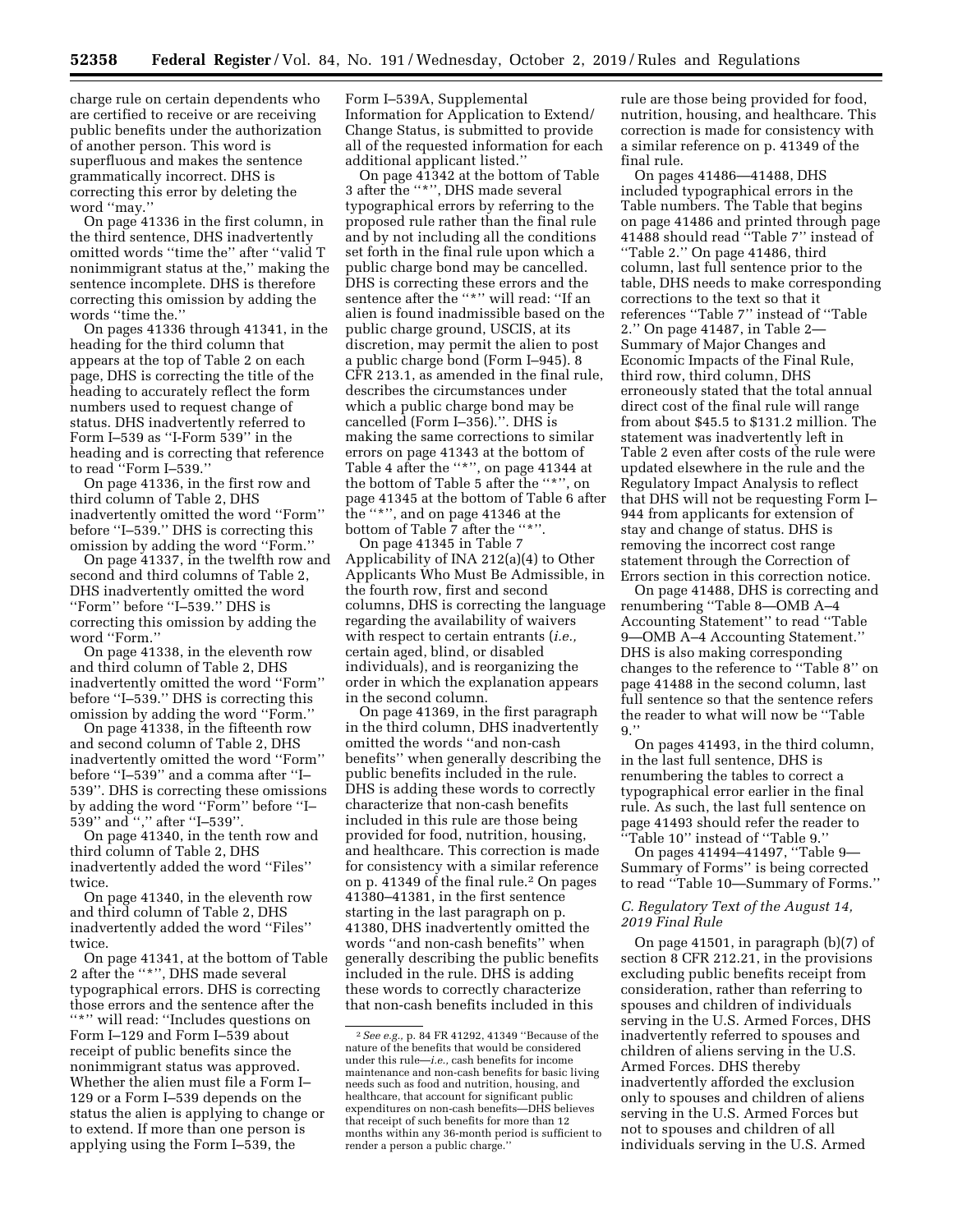Forces, including aliens, U.S. citizens, and U.S. nationals serving in the U.S. Armed Forces. DHS correctly discussed the exclusion in broader terms, referring to spouses and children of ''servicemembers'' generally in the preamble of the final rule, and to spouses and children of ''individuals'' in the Form I–944, Declaration of Self Sufficiency.3 Therefore, DHS has revised and restructured paragraph (b)(7) to correctly reflect the scope of the exclusion and refer to spouses and children of ''individuals'' enlisted in, or serving in active duty or the Ready Reserve component of, the U.S. Armed Forces in this correction document. DHS also made edits to explicitly address the timing aspect of the exclusion when a public benefit is received by spouses and children of servicemembers. Namely, the benefit receipt would be excluded from consideration if the individual whose spouse or child received the benefit was enlisted in, or served in active duty or the Ready Reserve at the time of receipt of the public benefit by his or her spouse or child, or at the time of filing or adjudication of the spouse's or child's application for admission or adjustment of status, or application or request for extension of stay or change of status. *See* 84 FR at 41297, 41372.

On page 41502, in the first column, in line 2 of paragraph (d)(1)(iii), DHS inadvertently omitted the word ''section'' after ''as defined in.'' On the same page, in the first column, DHS inadvertently used the word ''children's'' in paragraph (d)(1)(iv), between the words ''percent of'' and ''financial support'', and omitted a comma between the phrase ''as evidenced by a child support order or agreement'' and before the phrase ''a custody order or agreement.'' Finally, on the same page, in the second column, line 1 of paragraph (d)(2)(vii), DHS inadvertently used the word ''individual(s)'' instead of the word

''individuals,'' and ''such individual's financial support or who is listed'' instead of ''each individual's financial support, or who is listed''. DHS is correcting these errors.

On page 41502, in the second column, in paragraph (a) of section 8 CFR 212.22, DHS inadvertently omitted the phrase explaining the aggregation of public benefits for purposes of the duration threshold. This parenthetical was included throughout the preamble, *e.g.,*  page 41295, 41300, 41329, 41331, 41397, 41454, and 41455. DHS is therefore correcting this omission by including the parenthetical language ''(such that, for instance, receipt of two benefits in one month counts as two months)'' at the end of the first sentence.

On page 41503, DHS inadvertently made several typographical errors. In the second column, at the end of paragraph (b)(4)(i)(D), DHS inadvertently added the word ''whether'' after the word ''and.'' In the second column, at the end of paragraph (b)(4)(ii)(A)(*2*), DHS inadvertently added a ''.'' DHS is replacing it with a '';''. Finally, in the third column, at the end of paragraph (b)(4)(ii)(F), DHS inadvertently added a ''.''. DHS is replacing it with a ";"

On page 41504, in the first column, paragraph (b)(5)(ii)(C), in the third line, DHS inadvertently added the word ''and'' after the word ''licenses;''. In the first column, paragraph (b)(5)(ii)(D), at the end of the third line of (D), DHS inadvertently placed a "." instead of an ''; and''. In the first column, in line 5 of paragraph (b)(6)(i), DHS inadvertently added the word ''for'' before the word ''himself''. In the first column in paragraph (b)(7), DHS inadvertently designated paragraphs (ii)(A) through (C) as paragraphs (i)(A) through (C). DHS is correcting these errors.

On page 41504, in the second column, in paragraph (c)(1)(ii) of 8 CFR 212.22, DHS inadvertently omitted the phrase explaining the aggregation of public benefits for purposes of the duration threshold. Therefore, DHS is correcting this omission by including the parenthetical language ''(such that, for instance, receipt of two benefits in one month counts as two months)'' after the word ''period'' in paragraph 212.22(c)(1)(ii).

On page 41505, in the second column, at the end of paragraph (a)(19)(ii), DHS inadvertently placed a ''.'' instead of a '';''. DHS is correcting this error.

On page 41506, in the first column, in line 7 of paragraph (b), DHS omitted a reference to paragraph "(c)(1)" after ''212.22''. In the first column, in line 14 of paragraph (c), DHS inadvertently

added a '','' between the words ''equivalent'' and ''is''. Finally, in the first column, in paragraph (d) of 8 CFR 213.1, DHS inadvertently included the phrase ''within any 364month period'' instead of ''within any 36-month period'' after the clause ''for more than 12 months in the aggregate'', and included a '','' instead of a '')'' after the words ''two months''. DHS is correcting these errors.

On page 41507, in the first column, in section 8 CFR 213.1(h)(2)(i), rather than referring to spouses and children of individuals serving in the U.S. Armed Forces in the provisions pertaining to the public benefits receipt exclusion, DHS inadvertently referred to spouses and children of aliens serving in the U.S. Armed Forces. As noted above with respect to corrections on page 41501, this inadvertently rendered the public benefits receipt exclusion applicable only to spouses and children of aliens serving in the U.S. Armed Forces, but not to spouses and children of all individuals serving in the U.S. Armed Forces, including aliens, U.S. citizens, and U.S. nationals serving in the U.S. Armed Forces.4 In this correction document, consistent with the aforementioned correction, DHS is replacing the phrase ''such an individual's spouse or child as defined in section 101(b) of the Act'' in the last sentence of 8 CFR 213.1(h)(2)(i) with the phrase ''a spouse or child, as defined in section 101(b) of the Act, of an individual enlisted in the U.S. Armed Forces under the authority of 10 U.S.C. 504(b)(1)(B) or 10 U.S.C. 504(b)(2), or of an individual serving in active duty or in the Ready Reserve component of the U.S. Armed Forces.'' DHS also made other edits in paragraph (h)(2)(i) to more appropriately address the timing aspect of this exclusion and added an additional sentence to clearly state that benefits received *after* the alien, or individual (in the case of a spouse or child) who previously enlisted and/or served in the U.S. Armed Forces, separated from service would be considered for purposes of a public charge breach determination. On page 41508, in columns two and

three, in paragraphs (a) and  $(c)(4)$  of 8

<sup>3</sup>*See. e.g.,* 84 FR 41292, 41372 (''As noted in the NPRM, following consultation with DOD, DHS has concluded that such an outcome (*i.e.,* considering public benefits received by servicemembers in the public charge determination) may give rise to concerns about servicemembers' immigration status or the immigration status of servicemembers' spouses and children as defined in section 101(b) of the Act, 8 U.S.C. 1101(b), which would reduce troop readiness and interfere significantly with U.S. Armed Forces recruitment efforts. This exclusion is consistent with DHS's longstanding policy of ensuring support for our military personnel who serve and sacrifice for our nation, and their families, as well as supporting military readiness and recruitment. Accordingly, DHS has excluded the consideration of the receipt of all benefits listed in 8 CFR 212.21(b) from the public charge inadmissibility determination, when received by active duty servicemembers, including those in the Ready Reserve, and their spouses and children.'').

<sup>4</sup> In the bond breach provisions in the NPRM and the Final Rule, DHS consistently excluded from consideration for bond breach purposes those public benefits that DHS proposed to exclude from the public charge inadmissibility determination, as outlined in 8 CFR 212.21(b). *See, e.g.,* 84 FR 41292, 41455 (''In particular, public benefits that are exempt from being considered, as outlined in 8 CFR 212.21(b), including while present in a status exempt from public charge, do not count towards the breach determination as explained in the NPRM.''); *see also, e.g.,* 83 FR 51114, 51225 (Oct. 10, 2018).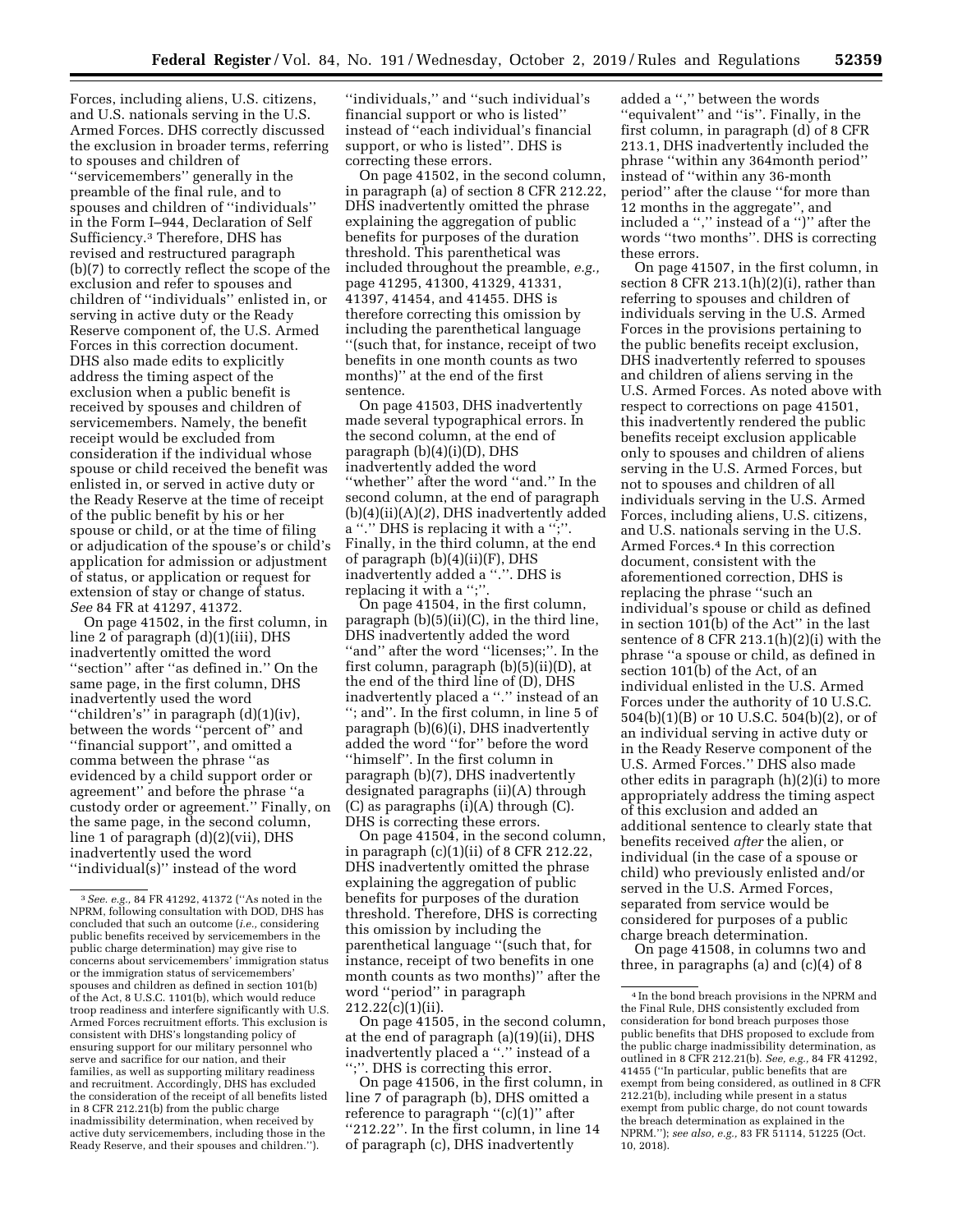CFR 248.1, DHS inadvertently omitted a reference to ''or that section has been waived,'' and ''or where the public charge inadmissibility ground has been waived'' when describing when the public benefit condition would not apply in the context of change of status petitions or applications. In contrast, these references to the waiver were included in section 8 CFR 214.1 when addressing extensions of stay petitions or applications.5 DHS never intended to treat extensions of stay and changes of status differently in this regard, and had described in both the notice of proposed rulemaking and the final rule that the public benefits condition applies unless the alien is exempt from section 212(a)(4) of the Act, 8 U.S.C. 1182(a)(4), or that section has been waived. Therefore, DHS is adding this reference to the waiver to both paragraph (a) and paragraph (c)(4) of 8 CFR 248.1. DHS is also correcting 8 CFR 248.1(c)(4) to state, consistent with the preamble, that the condition does not apply to change of status of applications if either the current or the future nonimmigrant classification is exempt from public charge. The final rule text was unclear whether it applies to current or future classification or both, although the preamble did indicate it applied to both.6

In addition to these corrections, DHS is making a number of minor technical and typographical corrections to the regulatory text as listed in the Correction of Errors section of this document.

## **III. Explanation of New Technical Amendment**

When DHS amended section 8 CFR 248.1 by redesignating paragraphs (b) through (e) as paragraphs (c) through (f), and adding a new paragraph (b), DHS did not make conforming technical changes to paragraph (h)(20) of section

8 CFR 214.2, which cross references paragraph (b) of section 8 CFR 248.1. DHS is adding a technical amendment through new amendatory language to correct the cross reference in paragraph (h)(20) of section 8 CFR 214.2 and refer to 8 CFR 248.1(c) rather than 248.1(b).

# **IV. Administrative Procedure Act**

Section 553(b) of the Administrative Procedure Act (APA) generally requires agencies to publish a notice of proposed rulemaking in the **Federal Register** to provide a period for public comment before the provisions of a rule take effect. 5 U.S.C. 553(b). In addition, section 553(d) of the APA requires agencies to delay the effective date of final rules by a minimum of 30 days after the date of their publication in the **Federal Register**. 5 U.S.C. 553(d). Both of these requirements can be waived if an agency finds, for good cause, that the notice and comment process and/or delayed effective date is impracticable, unnecessary, or contrary to the public interest, and incorporates a statement of the finding and the reasons therefore in the notice. 5 U.S.C. 553(b)(B), (d)(3).

DHS believes there is good cause for publishing this correction document without prior notice and opportunity for public comment and with an effective date of less than 30 days because DHS finds that such procedures are unnecessary. This document corrects technical and typographic errors in the preamble (including tables) and regulatory text, but does not make substantive changes to the policies that were adopted in the final rule. This document merely conforms erroneous portions of the final rule to the agency's clearly expressed contemporaneous intent. As a result, this correcting document's sole function is to ensure that the information in the August 14, 2019 final rule accurately reflects the policies adopted in that final rule, prior

to which DHS issued a notice of proposed rulemaking and received public comment. Therefore, DHS believes that it has good cause to waive the notice and comment and effective date requirements of section 553 of the APA.

# **V. Correction of Errors and Technical Amendment**

Accordingly, the final rule at 84 FR 41292 (FR Doc. 19–17142) is corrected as follows:

## *A. Correction of Error in the Summary*

1. On page 41292 in the **SUMMARY** section, in first partial paragraph at the top of the second column, revise the last sentence to read: ''Aliens who might qualify for these exclusions from consideration of receipt of public benefits should study the rule carefully to understand how the exclusions work.''

# *B. Correction of Errors in the Preamble*

DHS is making the following corrections in the Supplementary Information section of the August 14, 2019 final rule.

1. On page 41296 in the third column, in the last full paragraph, in the first line, replace the word ''exempt'' with the word ''exclude'' to read: ''Lastly, DHS proposed to exclude . . .''

2. On page 41297, in the third line at the top of the first column, replace the word ''exempting'' with the word "excluding" to read: "\* \* \* excluding Medicaid receipt by aliens under the age of 21 and pregnant women (including women for 60 days after the last day of pregnancy).''

3. On page 41302, Table 1—Summary of Major Provisions and Economic Impacts of the Final Rule, the fourth row is corrected to read as follows:

| Amending 8 CFR 245. Adjust-<br>ment of status to that of per-<br>son admitted for lawful per-<br>manent residence.<br>admissibility determination. | To outline requirements that aliens submit a<br>Quantitative:<br>declaration of self-sufficiency on the form<br>Costs<br>designated by DHS and any other evidence<br>• \$25.8 million to applicants who must file Form I-944;<br>• \$0.69 million to applicants applying to adjust status using<br>requested by DHS in the public charge in-<br>Form I-485 with an increased time burden;<br>• \$0.34 million to public charge bond obligors for filing Form<br>$I-945$ : and<br>• \$823.50 to filers for filing Form I-356.<br>• Total costs over a 10-year period will range from:<br>• \$352.0 million for undiscounted costs;<br>• \$300.1 million at a 3 percent discount rate; and<br>• \$247.2 million at a 7 percent discount rate. |
|----------------------------------------------------------------------------------------------------------------------------------------------------|---------------------------------------------------------------------------------------------------------------------------------------------------------------------------------------------------------------------------------------------------------------------------------------------------------------------------------------------------------------------------------------------------------------------------------------------------------------------------------------------------------------------------------------------------------------------------------------------------------------------------------------------------------------------------------------------------------------------------------------------|
|----------------------------------------------------------------------------------------------------------------------------------------------------|---------------------------------------------------------------------------------------------------------------------------------------------------------------------------------------------------------------------------------------------------------------------------------------------------------------------------------------------------------------------------------------------------------------------------------------------------------------------------------------------------------------------------------------------------------------------------------------------------------------------------------------------------------------------------------------------------------------------------------------------|

4. On page 41314, delete footnote 83 at the end of the last sentence of the

second paragraph in the third column, and renumber footnotes 84 through 867, as footnotes 83 through 866.

<sup>5</sup>*See* proposed 8 CFR 214.1(a)(3)(iv) at 83 FR 51114, 51295, and see final 8 CFR 214.1(a)(3)(iv) at 84 FR 41292, 41507.

<sup>6</sup>*See* 84 FR 41292, 411329 (''If the nonimmigrant status the individual seeks to extend or to which the applicant seeks to change is statutorily exempt

from the public charge ground of inadmissibility, then the public benefits condition will not apply.'').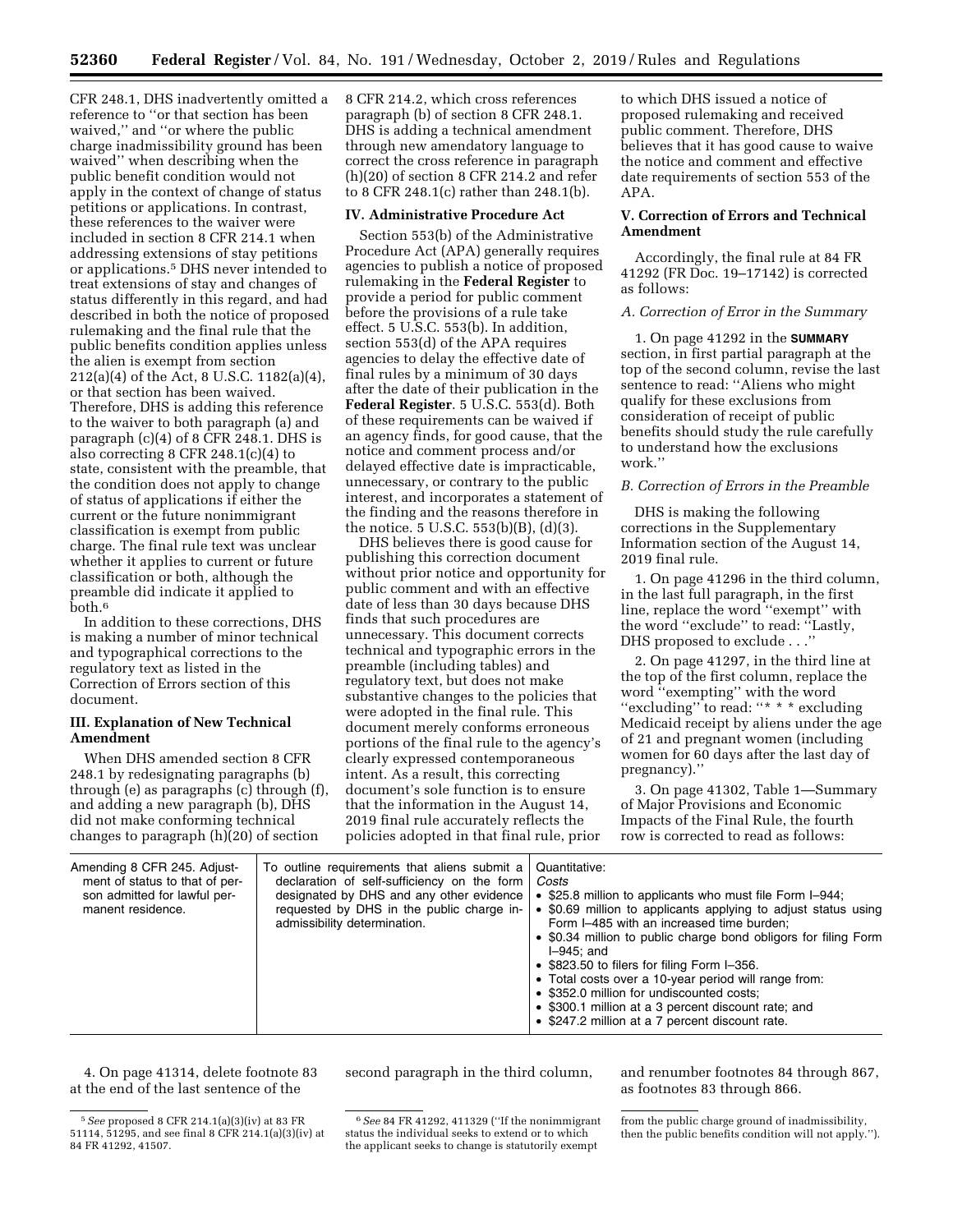5. On page 41328 in the second column, add the word ''it'' between the words ''that'' and ''does'' and move '','' from after the word ''so'' to after the word ''rule'' to read: ''DHS notes that it does have the authority to define public charge as it has in this rule, and in doing so decide which public benefits are considered for the purposes of this rule.''

6. On page 41334, at the top of the second column, adding the word ''the'' to correct the first line to read: ''be subject to the public charge ground of inadmissibility and which are exempt.''

7. On page 41334, in the second column, in the last sentence of the first partial paragraph in the second column that continues the comment response, correct the sentence to read: ''DHS acknowledges that those dependents who are certified for or receiving public benefits under the authorization of another, such as the head of the household or the guardian, may be unaware of the receipt of public benefits but will, once the rulemaking is effective, be impacted by such receipt of public benefits, if they are subject to the public charge ground of inadmissibility.''

8. On page 41336 in the first column, correct the third sentence only (footnote 228 remains unchanged), to read: ''For the reasons stated above, DHS is amending proposed 8 CFR 212.23(a)(17) in this final rule to clarify that T nonimmigrants seeking any immigration benefit subject to section 212(a)(4) of the Act, 8 U.S.C.  $1182(a)(4)$ —except those described in section 212(a)(4)(D) of the Act, 8 U.S.C. 1182(a)(4)(D), who must file an affidavit of support—are exempt from the public charge ground of inadmissibility, provided that the T nonimmigrant seeking the immigration benefit is in valid T nonimmigrant status at the time the benefit request is properly filed with USCIS, and at the time the benefit request is adjudicated.''

9. On pages 41336 through 41341, in the heading for the third column that appears at the top of Table 2 on each

page, correct the title of the heading to read: ''Eligible to apply for change of status (*i.e.,* may file Form I–129 or Form  $[-539)$ \*''.

10. On page 41336, in the first row and third column of Table 2, correct the omission of the word ''Form'' before ''I– 539'' by adding the word ''Form'' for the entry to read: ''Yes. Files Form I–539, 8 CFR 248.1(a).''

11. On page 41337, in the twelfth row and second and third columns of Table 2, correct the omission of the word ''Form'' before ''I–539'' by adding the word ''Form'' for the entry to read: ''Yes. Files Form I–539, 8 CFR 248.1(a).''

12. On page 41338, in the eleventh row and third column of Table 2, correct the omission of the word ''Form'' before ''I–539'' by adding the word ''Form'' for the entry to read: ''Yes, subject to receiving a waiver of the foreign residence requirement, if necessary, Files Form I–539.''

13. On page 41338, in the fifteenth row and second column of Table 2, correct the omission of the word ''Form'' before ''I–539'' by adding the word ''Form'' and a '','' after ''I–539'', for the entry to read: ''Yes. Files I–539, 8 CFR 214.1(c)(1) and (2).''

14. On page 41340, in the tenth row and third column of Table 2, correct a typographical error to delete the second ''Files'', to read: ''Yes. Files Form I– 539.''

15. On page 41340, in the eleventh row and third column of Table 2, correct a typographical error to delete the second ''Files'', to read: ''Yes. Files Form I–539.''

16. On page 41341, at the bottom of Table 2 after the ''\*'', correct the sentence to read: ''Includes questions on Form I–129 and Form I–539 about receipt of public benefits since the nonimmigrant status was approved. Whether the alien must file a Form I– 129 or a Form I–539 depends on the status the alien is applying to change or to extend. If more than one person is applying using the Form I–539, the Form I–539A, Supplemental

Information for Application to Extend/ Change Status, is submitted to provide all of the requested information for each additional applicant listed.''

17. On page 41342 at the bottom of Table 3 after the "\*", correct the two sentences that follow to read: ''If an alien is found inadmissible based on the public charge ground, USCIS, at its discretion, may permit the alien to post a public charge bond (Form I–945). 8 CFR 213.1, as amended in the final rule, describes the circumstances under which a public charge bond may be cancelled (Form I–356).''

18. On page 41343 at the bottom of Table 4 after the ''\*'', correct the two sentences that follow to read: ''If an alien is found inadmissible based on the public charge ground, USCIS, at its discretion, may permit the alien to post a public charge bond (Form I–945). 8 CFR 213.1, as amended in the final rule, describes the circumstances under which a public charge bond may be cancelled (Form I–356).''

19. On page 41344 at the bottom of Table 5 after the ''\*'', correct the two sentences that follow to read: ''If an alien is found inadmissible based on the public charge ground, USCIS, at its discretion, may permit the alien to post a public charge bond (Form I–945). 8 CFR 213.1, as amended in the final rule, describes the circumstances under which a public charge bond may be cancelled (Form I–356).''

20. On page 41345 at the bottom of Table 6 after the ''\*'', correct the two sentences that follow to read: ''If an alien is found inadmissible based on the public charge ground, USCIS, at its discretion, may permit the alien to post a public charge bond (Form I–945). 8 CFR 213.1, as amended in the final rule, describes the circumstances under which a public charge bond may be cancelled (Form I–356).''

21. On page 41345, Table 7 Applicability of INA 212(a)(4) to Other Applicants Who Must Be Admissible, correct the fourth row to read:

|                                   | W-16 Entered without inspection   Yes. INA 212(a)(4), INA 245A(b)(1)(C)(i) and (a)(4)(a)). Special Rule | Exempt, by statute as they are not  |
|-----------------------------------|---------------------------------------------------------------------------------------------------------|-------------------------------------|
| before 1/1/82.                    | for determination of public charge—See INA 245A(d)(2)(B)(iii). Cer-                                     | listed in INA $212(a)(4)$ as a cat- |
| W-26 Entered as nonimmigrant      | tain aged, blind or disabled individuals as defined in $1614(a)(1)$ of                                  | egory that requires a Form I-       |
| and overstayed visa before 1/1/   | the Social Security Act, 42 U.S.C. 1382c(a)(1), may apply for a                                         | 864.                                |
| 82. Certain Entrants before Janu- | waiver of inadmissibility due to public charge. INA $245A(d)(2)(B)(ii)$ .                               |                                     |
| ary 1, 1982.                      |                                                                                                         |                                     |

22. On page 41346 at the bottom of Table 7 after the ''\*'', correct the two sentences that follow to read: ''If an alien is found inadmissible based on the public charge ground, USCIS, at its discretion, may permit the alien to post

a public charge bond (Form I–945). 8 CFR 213.1, as amended in the final, rule describes the circumstances under which a public charge bond may be cancelled (Form I–356).''

23. On page 41369 in the third column, correct the third sentence of the first paragraph to read: ''Because of the nature of the public benefits that would be considered under this rule—which are generally means-tested and provide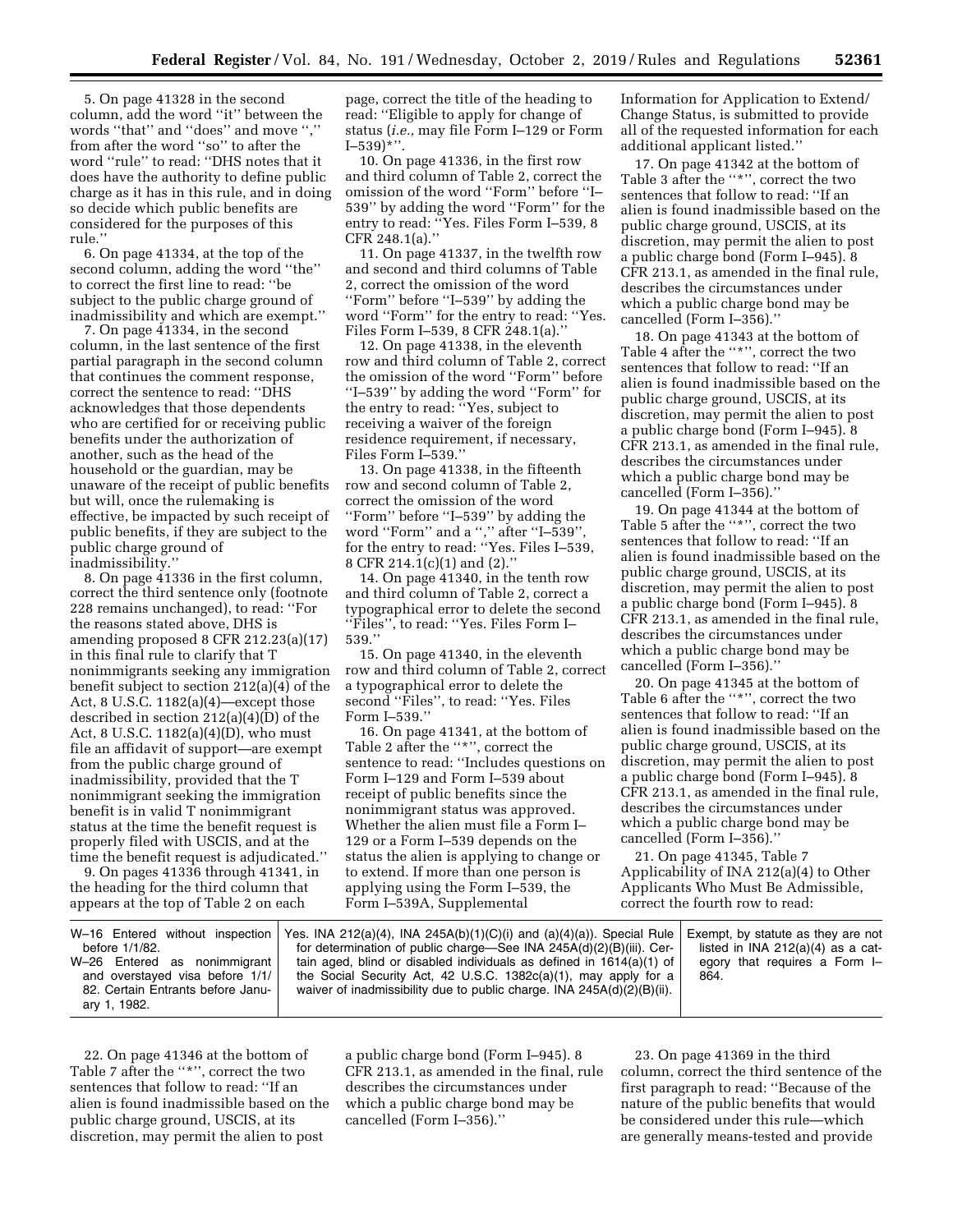cash for income maintenance, and noncash benefits for basic living needs such as food, nutrition, housing, and healthcare—DHS believes that receipt of such benefits may render a person with limited means to provide for his or her own basic living needs, and who receives public benefits, not selfsufficient because of his or her reliance on such public benefits.''

24. On pages 41380–41381, starting in the last paragraph on p. 41380, correct the last sentence to read: ''Because of the nature of the public benefits that

would be considered under this rule which are generally means-tested and provide cash for income maintenance, and non-cash benefits for basic living needs such as food, nutrition, housing, and healthcare—DHS believes that receipt of such benefits is an important factor to consider, in the totality of the circumstances, when making a public charge determination.''

25. On page 41486, third column, correct the last full sentence so that it references ''Table 7'' instead of ''Table 2'' so that the sentence reads ''Table 7

provides a more detailed summary of the final provisions and their impacts.''

26. On pages 41486—41488, correct a typographical error so that the Table title that currently reads ''Table 2— Summary of Major Changes and Economic Impacts of the Final Rule'' so that the Table reads ''Table 7— Summary of Major Provisions and Economic Impacts of the Final Rule.''

27. On page 41487, correct the third row of the table to read:

| Amending 8 CFR 245. Adjust-<br>To outline requirements that aliens submit a<br>declaration of self-sufficiency on the form<br>ment of status to that of per-<br>designated by DHS and any other evidence<br>son admitted for lawful per-<br>requested by DHS in the public charge in-<br>manent residence.<br>admissibility determination. | Quantitative:<br>Costs<br>• \$25.8 million to applicants who must file Form I-944;<br>• \$0.69 million to applicants applying to adjust status using<br>Form I-485 with an increased time burden:<br>• \$0.34 million to public charge bond obligors for filing Form<br>$I=945$ : and<br>• \$823.50 to filers for filing Form I-356.<br>• Total costs over a 10-year period will range from:<br>• \$352.0 million for undiscounted costs;<br>• \$300.1 million at a 3 percent discount rate; and<br>• \$247.2 million at a 7 percent discount rate. |
|--------------------------------------------------------------------------------------------------------------------------------------------------------------------------------------------------------------------------------------------------------------------------------------------------------------------------------------------|-----------------------------------------------------------------------------------------------------------------------------------------------------------------------------------------------------------------------------------------------------------------------------------------------------------------------------------------------------------------------------------------------------------------------------------------------------------------------------------------------------------------------------------------------------|
|--------------------------------------------------------------------------------------------------------------------------------------------------------------------------------------------------------------------------------------------------------------------------------------------------------------------------------------------|-----------------------------------------------------------------------------------------------------------------------------------------------------------------------------------------------------------------------------------------------------------------------------------------------------------------------------------------------------------------------------------------------------------------------------------------------------------------------------------------------------------------------------------------------------|

28. On page 41488 in the second column, last partial sentence before the footnote reference, change the Table number so that the sentence reads: ''In addition to the impacts summarized above and as required by OMB Circular A–4, Table 9 presents the prepared accounting statement showing the costs associated with this final regulation.''

29. On page 41488, DHS is correcting and renumbering ''Table 8—OMB A–4 Accounting Statement'' to read ''Table 9—OMB A–4 Accounting Statement.''

30. On page 41493, third column, last full sentence, correct the Table number referenced in the sentence to read: ''Table 10 below is a listing of all forms impacted by this rule.''

31. On pages 41494–41497, ''Table 9—Summary of Forms'' is being corrected to read ''Table 10—Summary of Forms.''

*C. Correction of Errors in the Regulatory Text* 

DHS is making the following corrections in the List of Subjects and Regulatory Amendments section of the August 14, 2019, final rule.

#### **§ 212.21 [Corrected]**

■ 1. On page 41501—

■ a. In the second column, at the end of paragraph (b)(4), remove the word ''and'' after the semicolon;

■ b. In the second column, at the end of paragraph (b)(5)(iii), add the word ''and'' after the semicolon;

■ c. In the second column, at the end of paragraph (b)(5)(iv), remove the period and add in its place a semicolon;

■ d. In the second and third column, correct paragraph (b)(7) to read:

''(7) Public benefits, as defined in paragraphs (b)(1) through (b)(6) of this section, do not include any public benefits received by—

(i) An alien who at the time of receipt of the public benefit, or at the time of filing or adjudication of the application for admission or adjustment of status, or application or request for extension of stay or change of status is—

(A) Enlisted in the U.S. Armed Forces under the authority of 10 U.S.C. 504(b)(1)(B) or 10 U.S.C. 504(b)(2), or

(B) Serving in active duty or in the Ready Reserve component of the U.S. Armed Forces, or

(ii) The spouse or child, as defined in section 101(b) of the Act, of an individual who at the time of receipt of the public benefit by such spouse or child, or at the time of filing or adjudication of the spouse's or child's application for admission or adjustment of status, or application or request for extension of stay or change of status, had been:

(A) Enlisted in the U.S. Armed Forces under the authority of 10 U.S.C. 504(b)(1)(B) or 10 U.S.C. 504(b)(2), or

(B) Serving in active duty or in the Ready Reserve component of the U.S. Armed Forces.''

■ e. In the third column, in lines 4–5 of paragraph (b)(8), add the words

'paragraph (b) of" after "as defined in"; ■ f. In the third column, in lines 1–2 of paragraph (b)(9) introductory text, add the words ''paragraph (b) of'' after ''as defined in'';

■ 2. On page 41502—

■ a. In the first column, in line 2 of paragraph (d)(1)(iii)—add the word ''section'' after ''as defined in'';

■ b. In the first column, correct paragraph  $(d)(1)(iv)$  to read as follows:

''(iv) The alien's other children, as defined in section 101(b)(1) of the Act, not physically residing with the alien, for whom the alien provides or is required to provide at least 50 percent of financial support, as evidenced by a child support order or agreement, a custody order or agreement, or any other order or agreement specifying the amount of financial support to be provided by the alien;''

■ c. In the second column, in line 1 of paragraph (d)(2)(vii), remove the word ''individual(s)'' and add in its place the word ''individuals'';

■ d. In the second column, in line 1 of paragraph (d)(2)(vii), remove ''such individual's financial support or who is listed'' with ''each individual's financial support, or who is listed''.

#### **§ 212.22 [Corrected]**

■ 3. On page 41502—

■ a. In the second column, at the end of the first sentence in paragraph (a), add the phrase ''(such that, for instance, receipt of two benefits in one month counts as two months)'' after the phrase ''for more than 12 months in the aggregate within any 36-month period''. ■ 4. On page 41503—

■ a. In the second column, at the end of paragraph (b)(4)(i)(D), remove the word ''whether'';